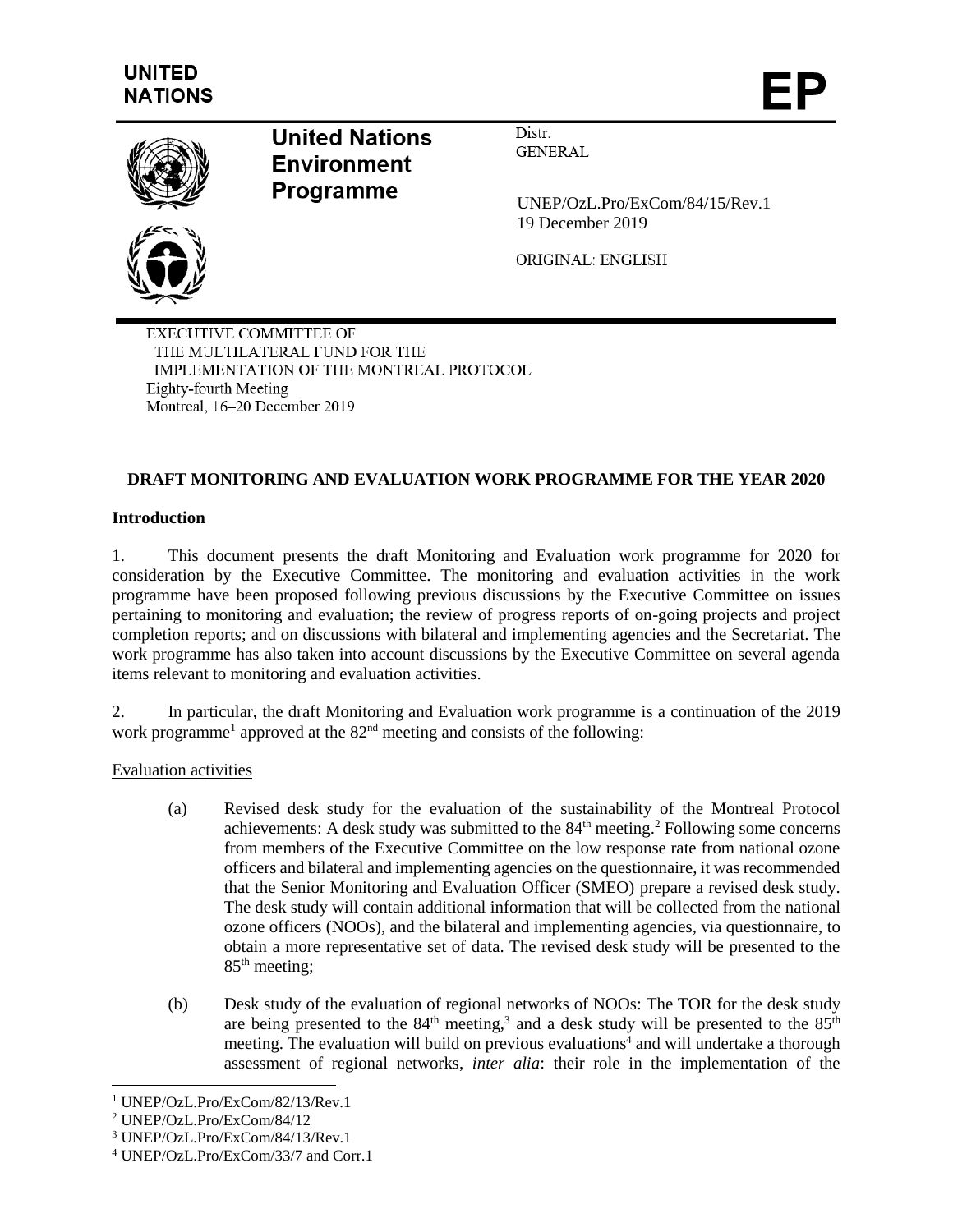Montreal Protocol, evolvement over time, impact at different levels to identify opportunities and gaps that could further strengthen the network meetings to address the current challenges being faced by the Montreal Protocol. Based on the findings of the desk study, the terms of reference (TOR) of the second phase of the evaluation will be presented to the  $85<sup>th</sup>$  meeting;

- (c) Evaluation of the energy efficiency in the servicing sector: A progress report has been submitted to the  $84<sup>th</sup>$  meeting<sup>5</sup> and a desk study will be presented to the  $86<sup>th</sup>$  meeting, with the objective to identify and assess, to the extent possible, best practices, lessons learned and additional opportunities for maintaining energy efficiency in the servicing sector. The desk study will review previously funded projects to identify energy efficiency-related activities in the servicing sector, and their applications in policies and regulations at the country level; and
- (d) Evaluation of the HCFC demonstration projects: As all the demonstration projects have been completed; the evaluation of the HCFC pilot demonstration projects will look at the lessons learned and recommendations from these projects on, *inter alia*, the selection of alternative technologies and their effects, as well as the insight they may provide for the phase-down of HFCs. The TOR will be presented to the 85<sup>th</sup> meeting and the desk study to the 86<sup>th</sup> meeting.

# Monitoring activities

 Consolidated project completion report (PCR) for both individual and multi-year agreement (MYAs) projects.

3. The SMEO will work closely with relevant bilateral and implementing agencies to submit all outstanding PCRs related to MYAs and individual projects to the 85<sup>th</sup> and 86<sup>th</sup> meetings, and to identify options to streamline the preparation and submission of PCRs.

4. The consolidated PCR will provide the Executive Committee with an overview of the results and lessons learnt as reported on the completion reports.

5. Additional issues of interest may arise during the implementation of the 2020 work programme that may need to be addressed by the Executive Committee. A certain degree of flexibility therefore might be allowed in its implementation as well as in the allocation of its budget in order to accommodate any such issues.

#### **Schedule for submission**

6. An overview of the activities contained in the proposed draft monitoring and evaluation work programme for 2020 is presented in Table 1.

#### **Table 1. Schedule for submission of activities in the monitoring and evaluation work programme for 2020**

| $85th$ meeting                                       | $86th$ meeting                                                                                                      |  |  |
|------------------------------------------------------|---------------------------------------------------------------------------------------------------------------------|--|--|
| Consolidated PCR for MYA and individual projects     | Consolidated PCR for MYA and individual projects                                                                    |  |  |
|                                                      | Desk study for the evaluation of the regional networks of Desk study for the evaluation of energy efficiency in the |  |  |
| NO <sub>Os</sub>                                     | servicing sector                                                                                                    |  |  |
|                                                      | Revised desk study for the evaluation of the Desk study for the evaluation of the HCFC                              |  |  |
| sustainability of the Montreal Protocol achievements | demonstration projects                                                                                              |  |  |